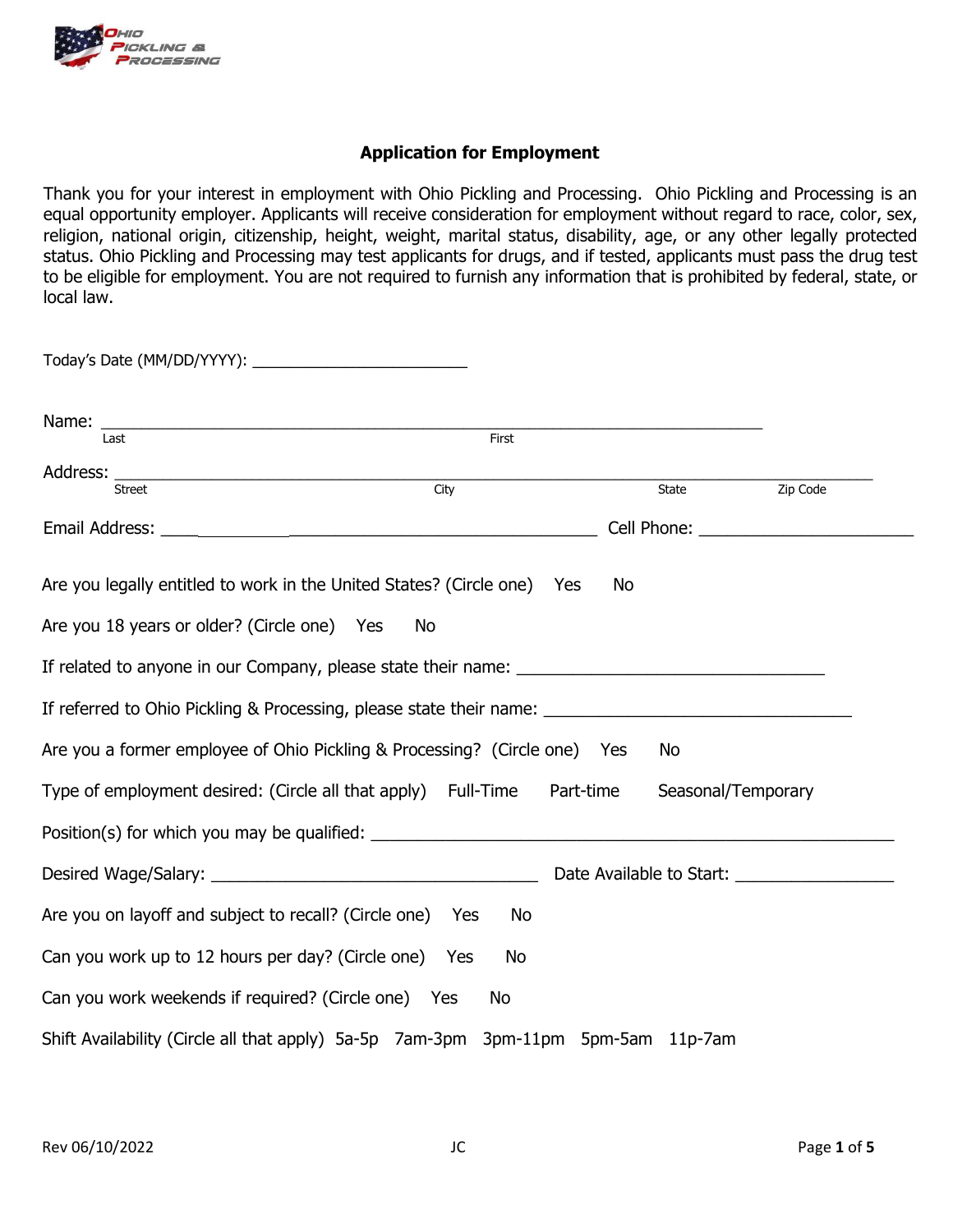

# **EMPLOYMENT HISTORY**

List your last three employers, beginning with the most recent.

| Address: _<br><u> 2002 - Jan James James James James James James James James James James James James James James James James Ja</u><br>Street | City |                 | State | Zip Code |
|-----------------------------------------------------------------------------------------------------------------------------------------------|------|-----------------|-------|----------|
| Dates of Employment:<br>From (MM/DD/YYYY)                                                                                                     |      | To (MM/DD/YYYY) |       |          |
|                                                                                                                                               |      |                 |       |          |
|                                                                                                                                               |      |                 |       |          |
|                                                                                                                                               |      |                 |       |          |
|                                                                                                                                               |      |                 |       |          |
|                                                                                                                                               |      |                 |       |          |
|                                                                                                                                               |      |                 |       |          |
| Street<br>Dates of Employment: From (MM/DD/YYYY)                                                                                              | City | To (MM/DD/YYYY) | State | Zip Code |
|                                                                                                                                               |      |                 |       |          |
|                                                                                                                                               |      |                 |       |          |
|                                                                                                                                               |      |                 |       |          |
|                                                                                                                                               |      |                 |       |          |
|                                                                                                                                               |      |                 |       |          |
| Address:                                                                                                                                      |      |                 |       |          |
| <b>Street</b><br>Dates of Employment:<br>From (MM/DD/YYYY)                                                                                    | City | To (MM/DD/YYYY) | State | Zip Code |
|                                                                                                                                               |      |                 |       |          |
|                                                                                                                                               |      |                 |       |          |
|                                                                                                                                               |      |                 |       |          |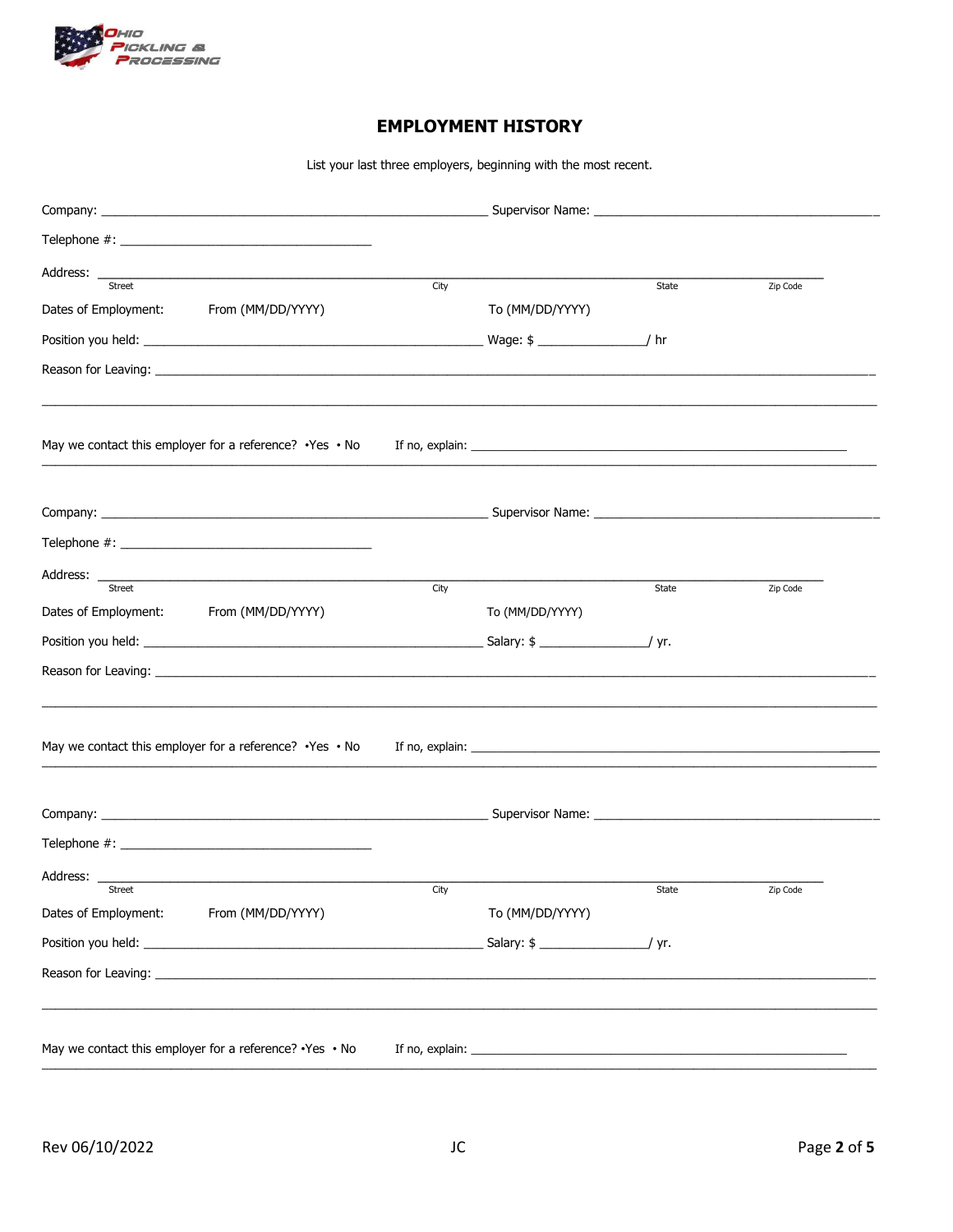

## **EDUCATION HISTORY**

| (Circle One) Incomplete GED<br>Diploma                                                                         |                                 |                    |
|----------------------------------------------------------------------------------------------------------------|---------------------------------|--------------------|
| Associates<br><b>Bachelors</b><br>(Circle One) Some College                                                    | Doctorate                       | State ____________ |
|                                                                                                                |                                 |                    |
| Major Course of Study: Note that the study of the study of the study of the study of the study of the study of |                                 |                    |
|                                                                                                                |                                 |                    |
|                                                                                                                | <b>U.S. MILITARY EXPERIENCE</b> |                    |
|                                                                                                                |                                 |                    |
| Nature of Duties: Nature of Duties:                                                                            |                                 |                    |
|                                                                                                                |                                 |                    |
|                                                                                                                |                                 |                    |

## **SPECIAL SKILLS & QUALIFICATIONS**

Summarize any special skills &/or qualifications acquired from previous employment, training, or other experience: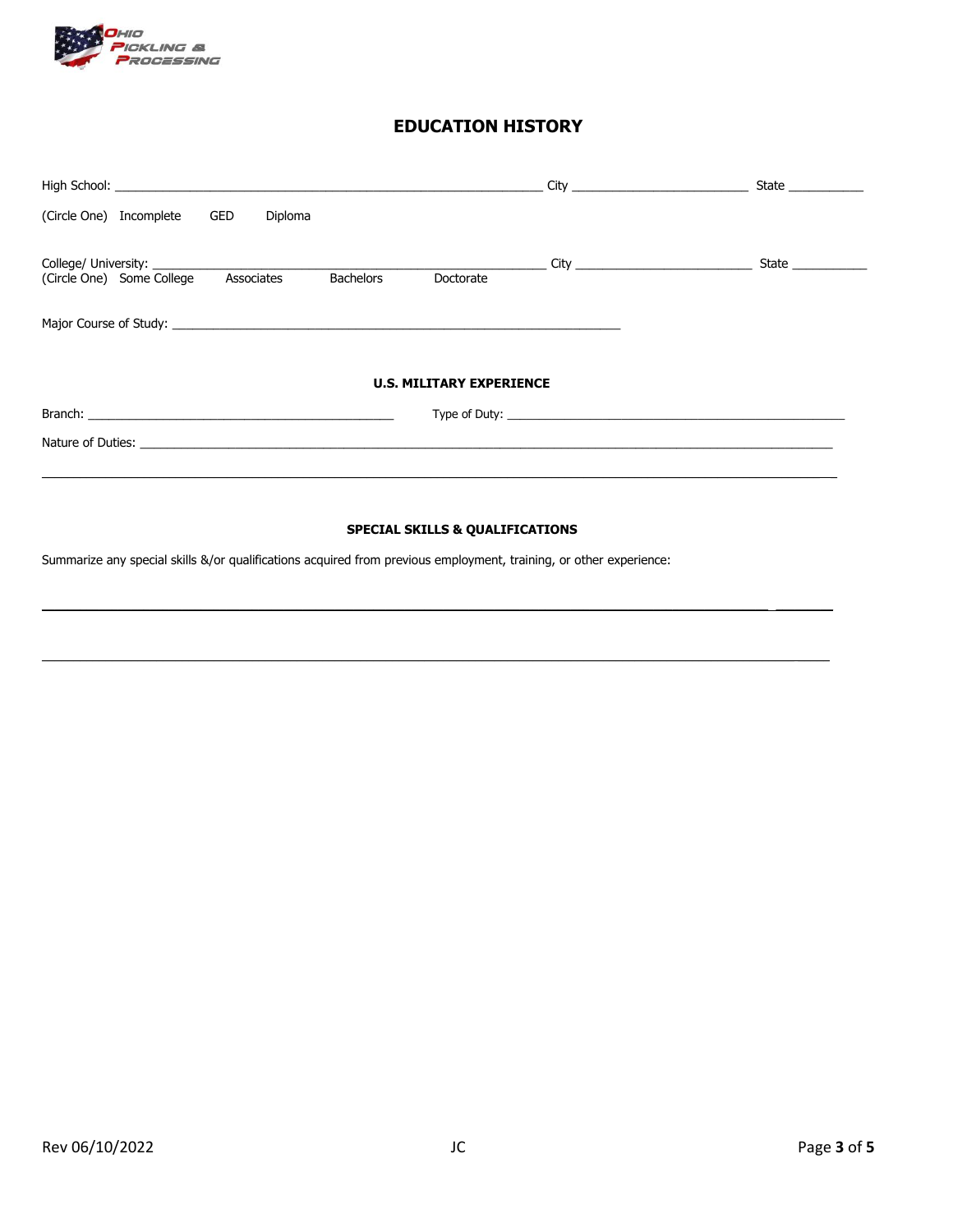

#### **ACKNOWLEDGMENT AND AUTHORIZATION**

#### **Please read carefully, initial each paragraph and sign below.**

#### **TRUTHFULNESS OF INFORMATION**

I certify that the answers given by me on this application are true, correct and complete, to the best of my knowledge. I understand that any misstatement, misrepresentation, or omission of facts on this application or any documents used to obtain employment may result in rejection of this application or immediate discharge if I am employed, regardless of the time elapsed before discovery of the misstatement or omission. I further certify that I, the applicant, have personally completed this application.

Initials \_\_\_\_\_\_\_\_\_\_\_\_\_

### **AUTHORIZATION OF DISCLOSURES**

I authorize Ohio Pickling and Processing to investigate my references, prior employment, work record, education and other matters related to my suitability for employment and, further, authorize the references that I have listed, all prior employers, and all educational institutions attended, to disclose to Ohio Pickling and Processing any letters, reports, and other information related to my records, including, but not limited to, my performance reviews and evaluations, discipline, commendations, awards, and all other employment information, without giving me prior notice of that disclosure. I understand and agree that they may express their opinions about me and my past or future performance. By providing this page of the application to the references, prior employers, and educational institutions attended, I release them, and their employees, managers, executives, board members, agents, or other representatives, to the fullest extent permitted by law, from any claims and liabilities for providing Ohio Pickling and Processing with all information, and I release Ohio Pickling and Processing and its employees, managers, executives, board members, agents or other representatives, to the fullest extent permitted by law, from any and all claims, and liabilities that may result from any use or disclosure of such information by Ohio Pickling and Processing or any of its employees, managers, executives, board members, agents, or other representatives.

Initials \_\_\_\_\_\_\_\_\_\_\_\_\_

I understand that I may be required to undertake a physical examination in connection with my application for employment. I hereby authorize any physician or clinic to release to Ohio Pickling and Processing the information derived from that examination as Ohio Pickling and Processing requires. I waive and release any claims that I might have against Ohio Pickling and Processing on account of the physical examination or the release of information from the physical examination to Ohio Pickling and Processing

Initials \_\_\_\_\_\_\_\_\_\_\_\_\_

#### **DRUG TEST**

I understand that Ohio Pickling and Processing may require a pre-employment drug test for the position for which I am applying. I understand that Ohio Pickling and Processing will not employ any applicant who is required to take a preemployment drug test, but who refuses to sign a consent form or who fails to successfully pass the pre-employment drug test. Further, I authorize the collection site or testing laboratory that conducts the testing to release to Ohio Pickling and Processing the results of the pre-employment drug test, and I agree to execute any further documents that may be necessary to allow the disclosure. I understand that Ohio Pickling and Processing will not employ any applicant with a positive pre-employment drug test unless an adequate medical explanation for the positive reading is provided. I waive and release any claims based on the pre-employment drug test and the release of the drug test results to Ohio Pickling and Processing.

Initials \_\_\_\_\_\_\_\_\_\_\_\_\_

### **COMPLIANCE WITH RULES, REGULATIONS, POLICIES, AND PROCEDURES**

Rev 06/10/2022 JC Page **4** of **5**